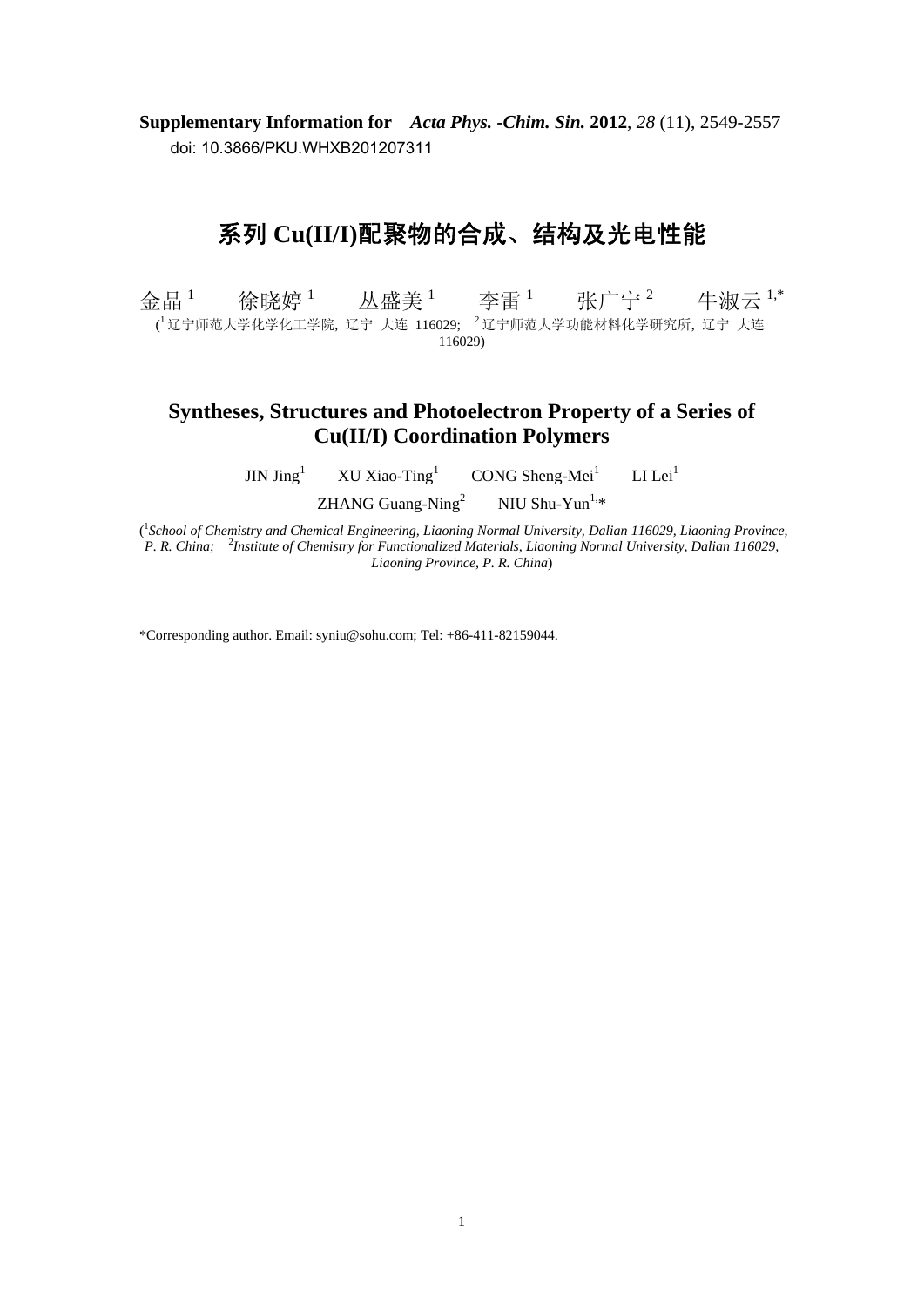

图 **S1** 配合物(1)的不对称单元 **Fig.S1** Asymmetric unit of complex (1)



图 **S2** 配合物(1)中 Cu(Ⅱ)离子的配位环境

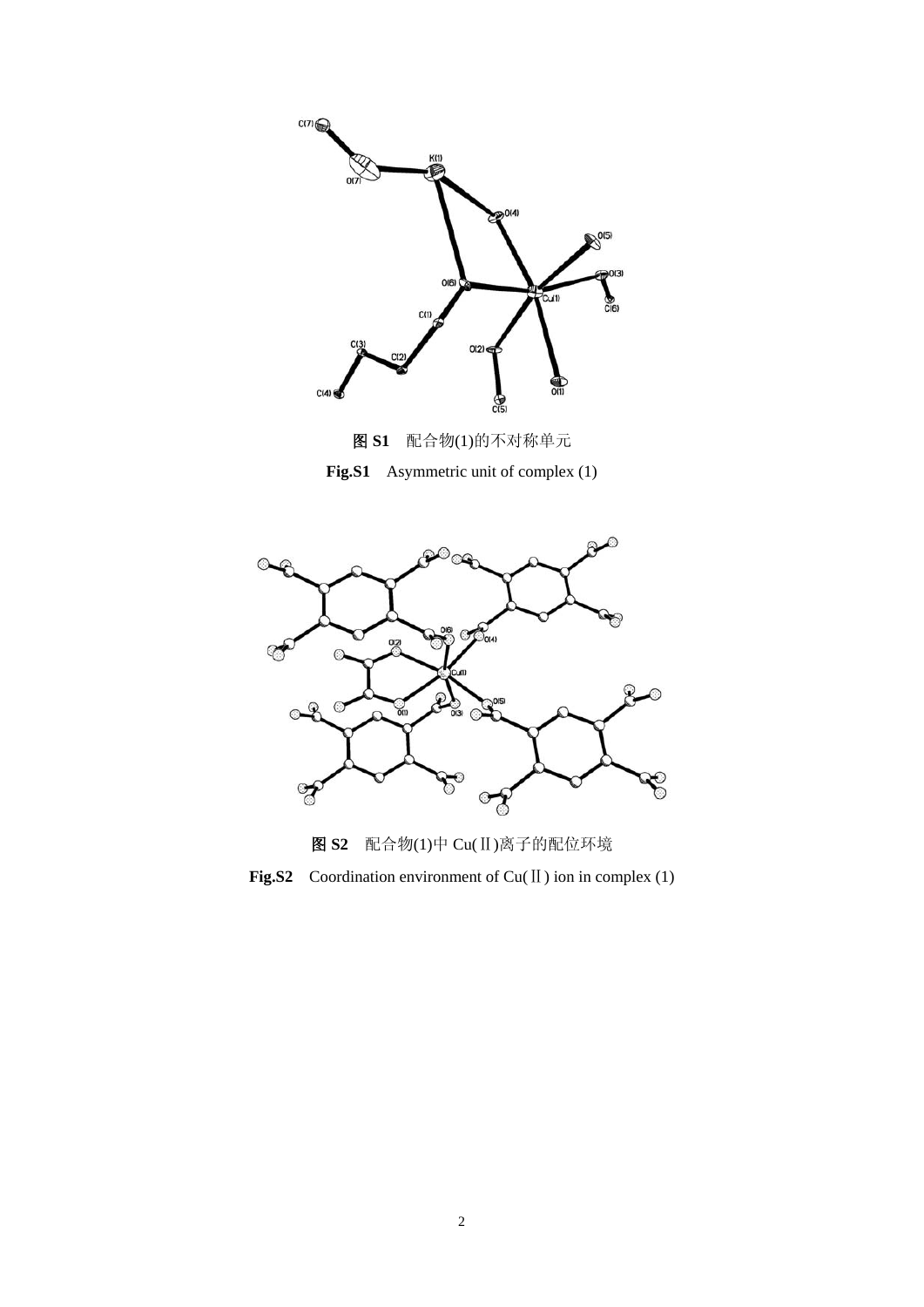



**Fig.S3** Coordination environment of K(Ⅰ) ion in complex (1)



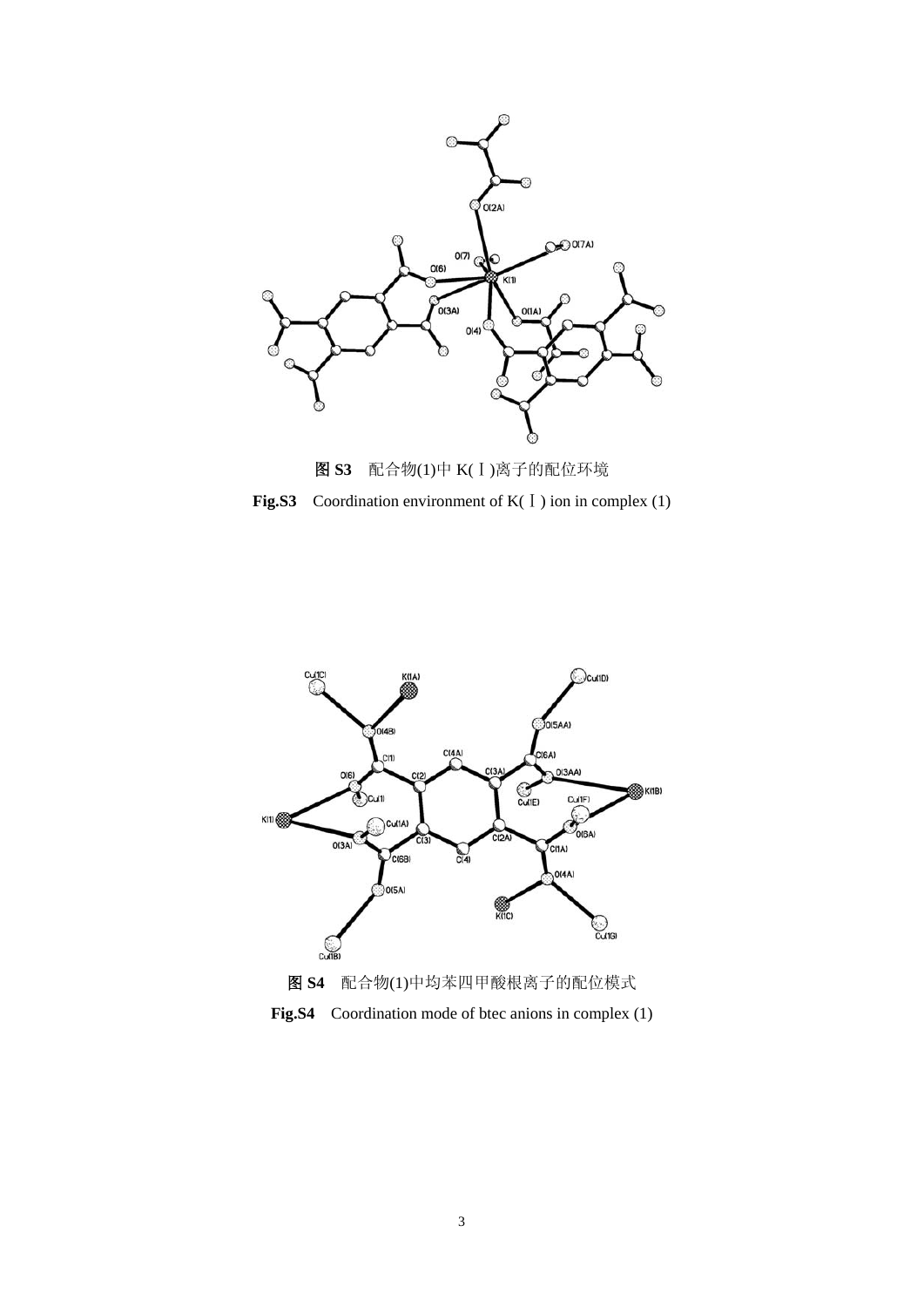

**Fig.S5** Coordination mode of ox anions in complex (1)

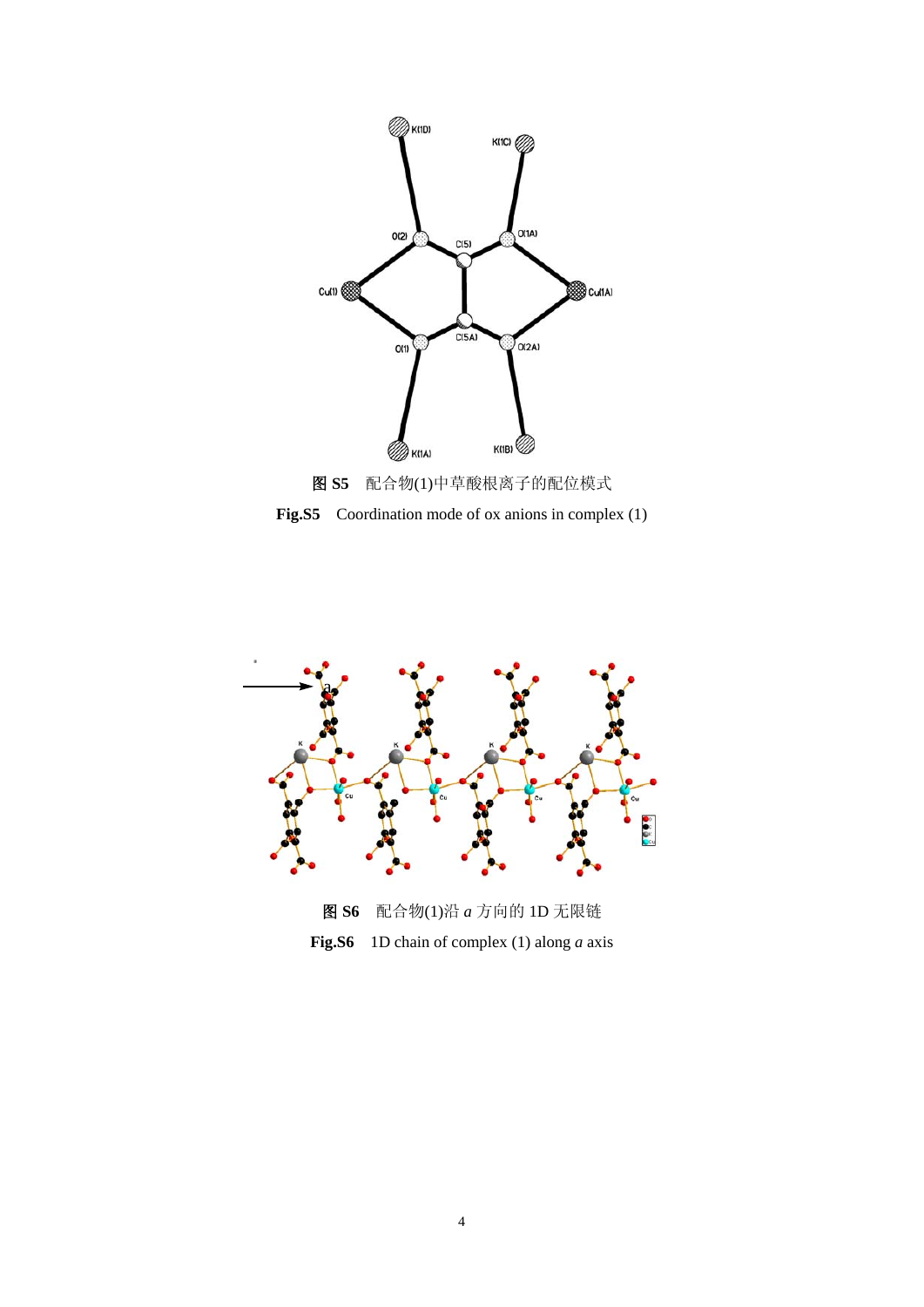

图**S7** 配合物(1)的3D无限结构 **Fig. S7** 3D framework of complex (1)



图 **S8** 配合物(1)的 4-节点(4, 5, 6, 12)-连接拓扑图

**Fig. S8** 4-nodal (4, 5, 6, 12)-connected topology of complex (1) (red) btec node; (cyan) ox node; (blue) Cu node; (green) K node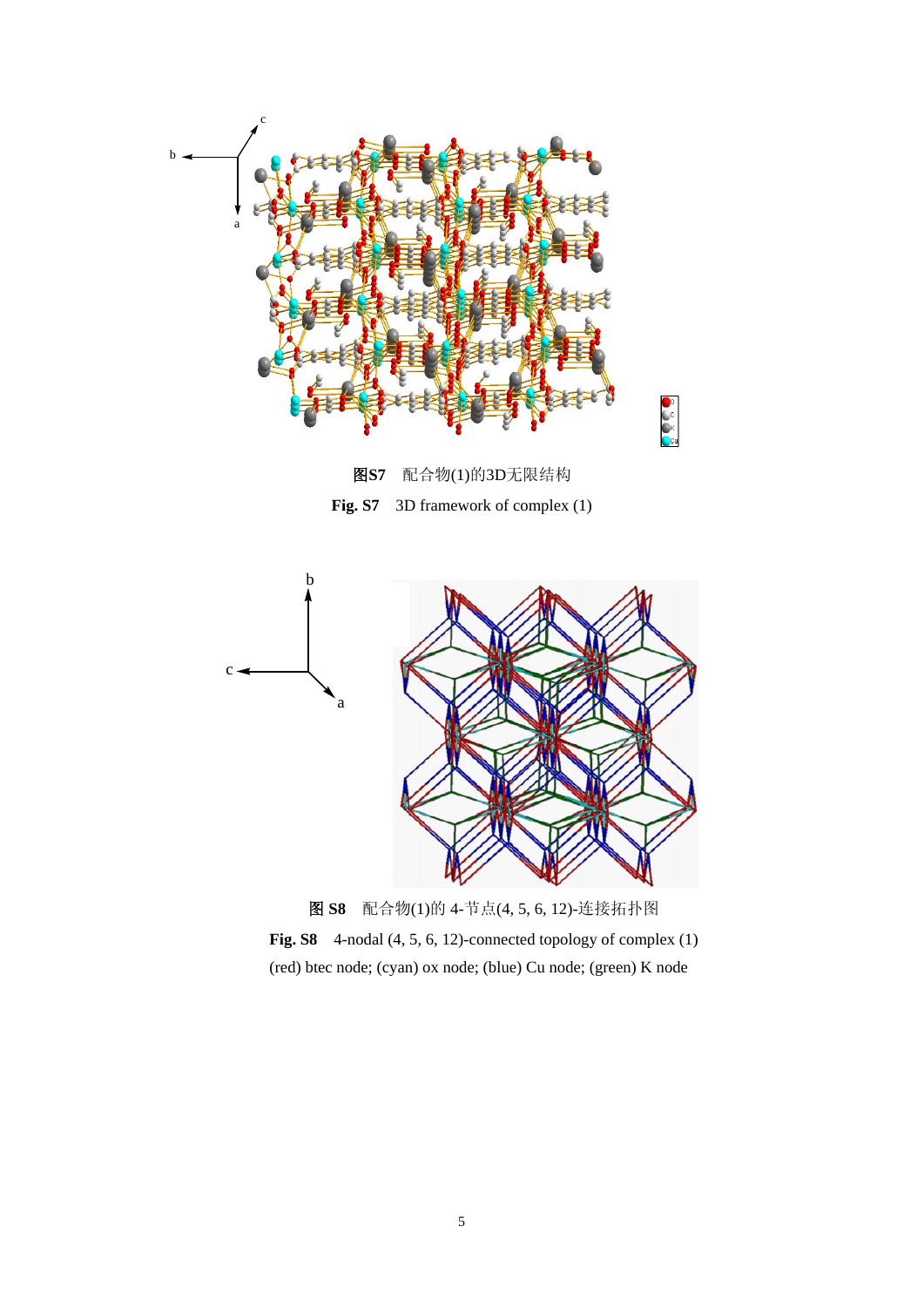

**Fig. S9** 4-nodal (4,5,6,12)-connected topology of complex (1) (red) btec node; (cyan) ox node; (blue) Cu node; (green) K node



**Fig.S10** 3-nodal (2, 5, 8)-connected topology of complex (1) (red) btec node; (cyan) ox node; (blue) Cu node (K(I) node is omitted for clarity)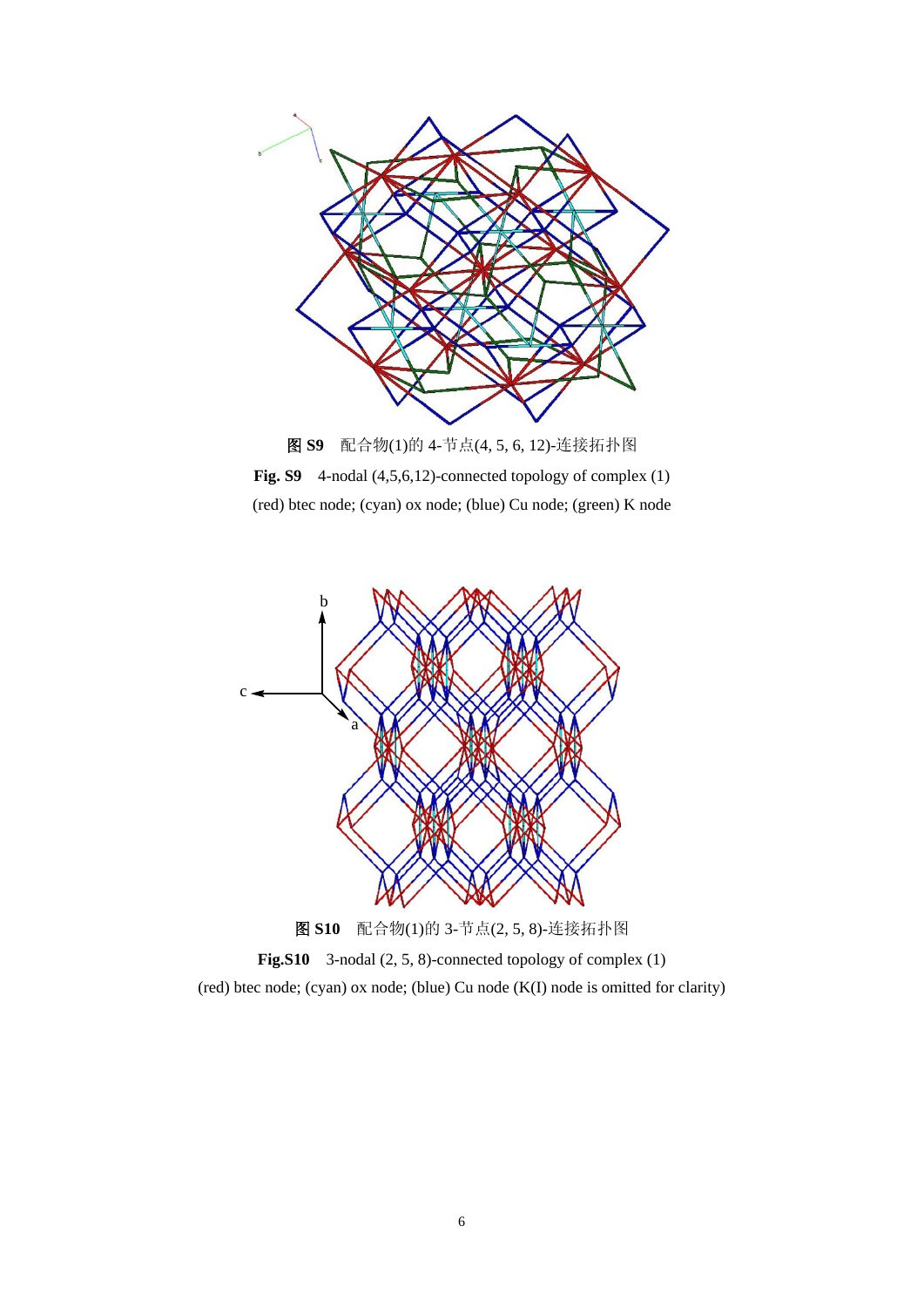

图 **S11** 配合物(1)的 3-节点(2, 5, 8)-连接拓扑图 **Fig.S11** 3-nodal (2, 5, 8)-connected topology of complex (1) (red) btec node; (cyan) ox node; (blue) Cu node ( K(I) nodes are omitted for clarity)



图 **S12** 配合物(2)的不对称单元(游离水分子被删掉)

**Fig. S12** Asymmetric unit of complex (2) (dissociative water molecules are omitted )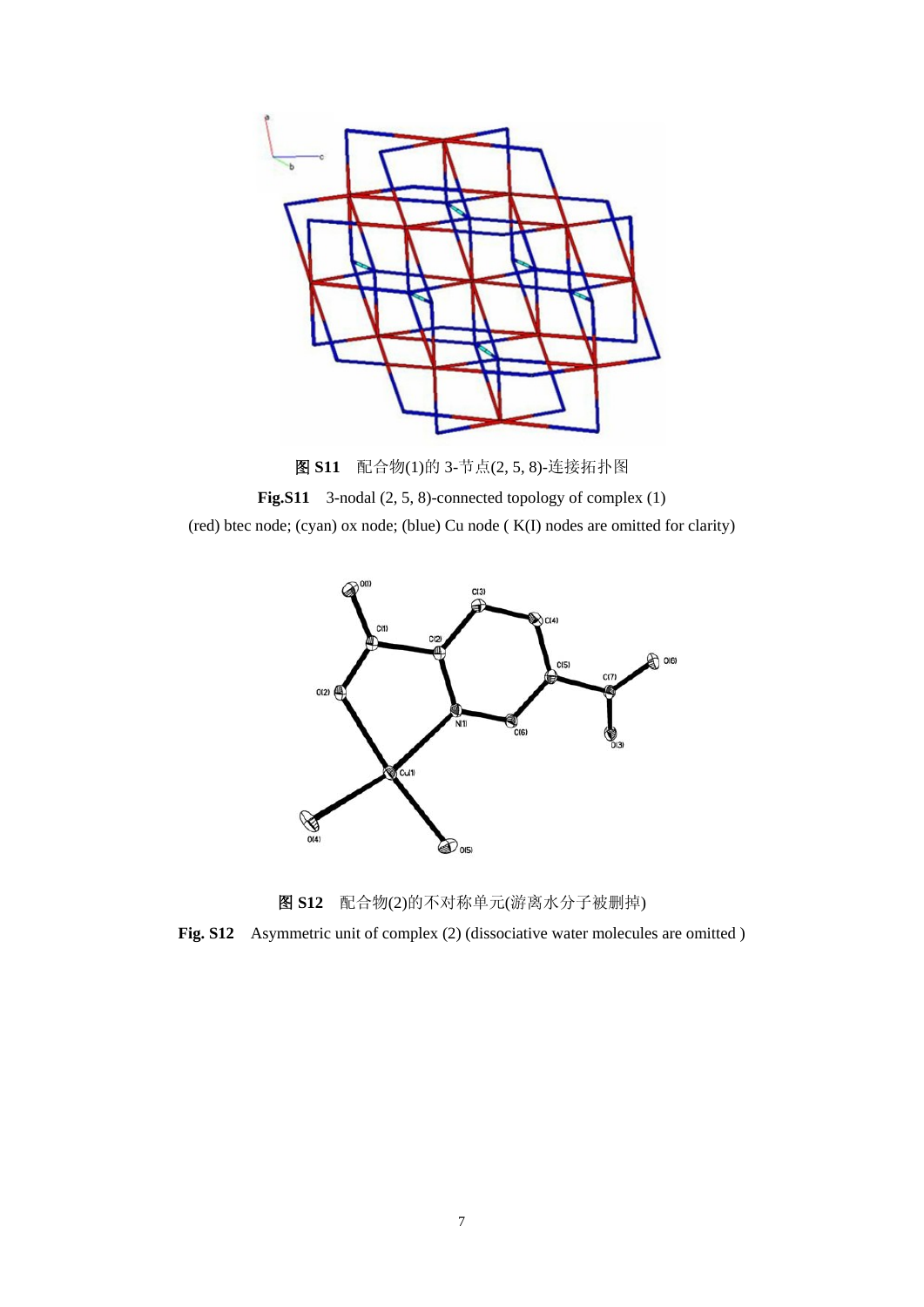









图 **S15** 配合物(2)沿 *c* 方向的 1D 氢键链

**Fig.S15** 1D hydrogen-bonded chain of complex (2) along *c* axis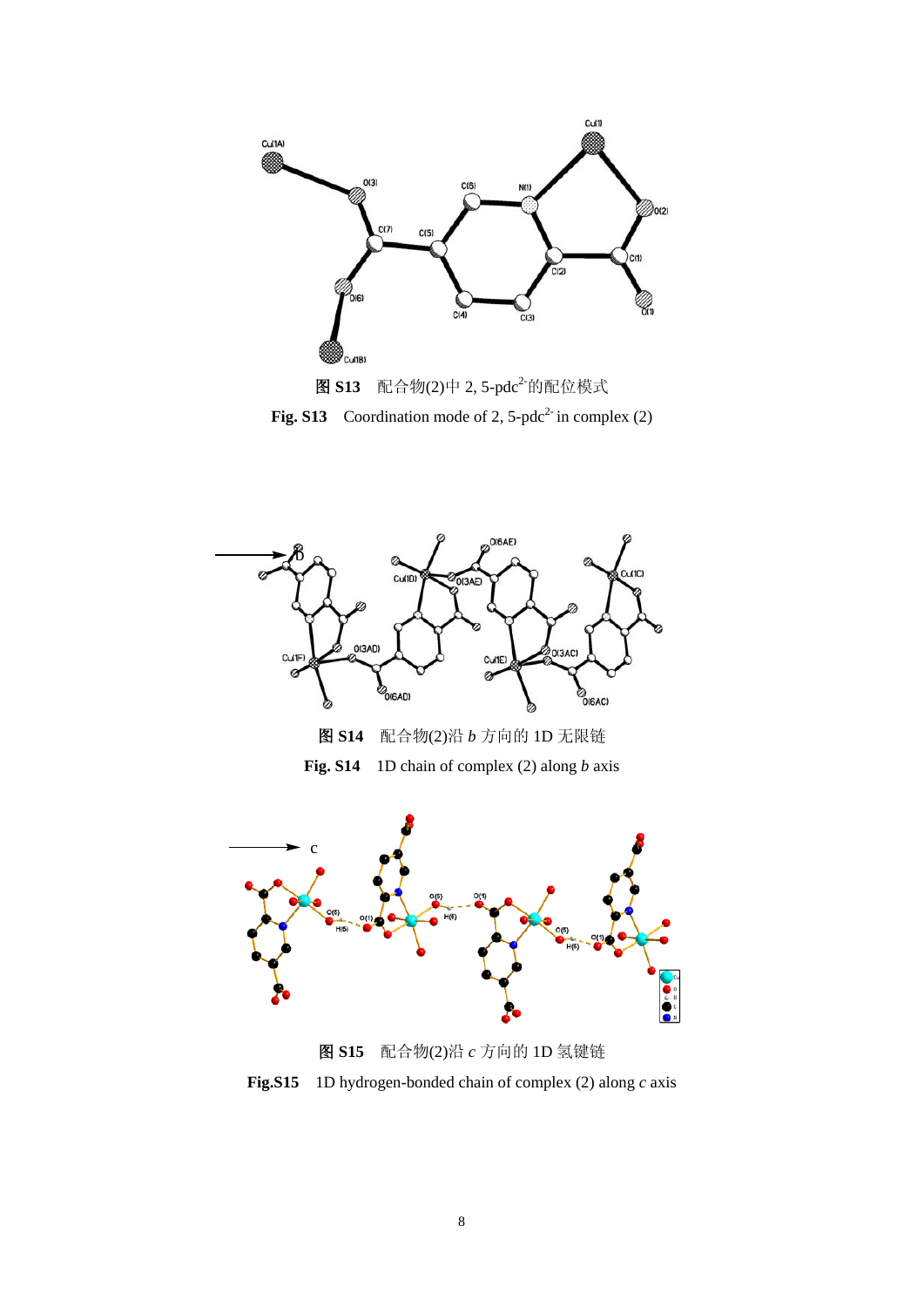

图 **S16** 配合物(2)的 3D 氢键网络结构 **Fig.S16** 3D hydrogen-bonded network structure of complex (2)



图 **S17** 配合物(3)沿 *c* 方向的氢键

**Fig. S17** 1D hydrogen-bonded chain of complex (3) along *c* axis

## **SPS** 的测定

样品的准备. 将样品研碎后均匀的放在两块ITO导电玻璃间, 并使ITO导电 面和样品相接触,形成ITO/样品/ITO的三明治结构. 将装好样品的ITO玻璃放于样 品池中, 并与自建外场的正负极相接, 放在上面的ITO玻璃接正极, 下面接负极.

样品池的安装. 将装好样品的样品池放到实验装置上, 并且同锁相放大器相 连接. 让通过单色仪的光会聚在样品池上, 经过调制解调器斩波后垂直照射到样 品的表面上, 保证光斑完全照射在样品上. 这时, 锁相放大器将能够检测到经过 不同频率的光照射所产生的信号, 并将其放大.

数据转换及处理. 经光照射所产生的光电压信号, 通过锁相放大器收集, 并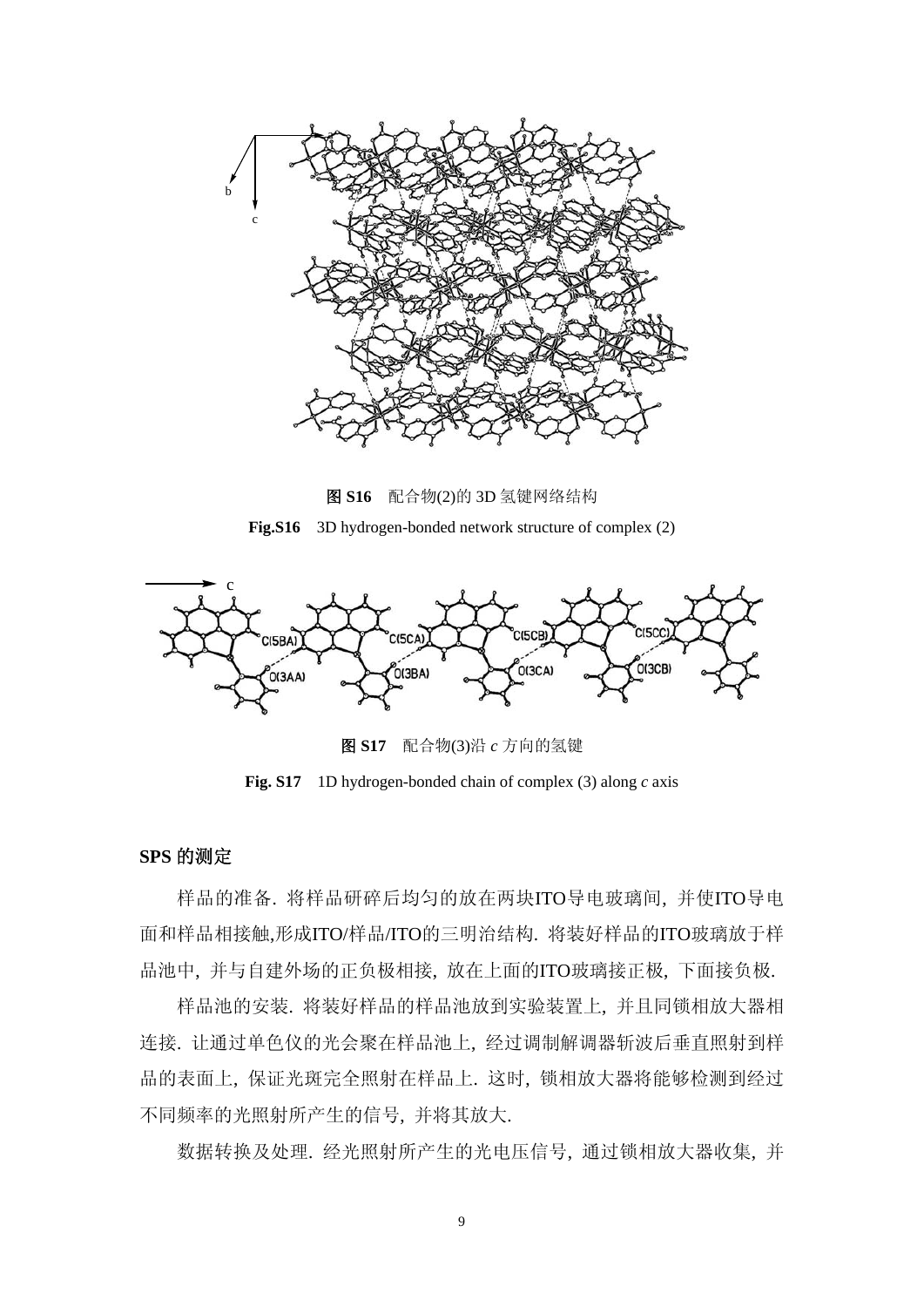将其转换为数据文件, 最后经尾处理机程序处理得到SPS的光谱数据和谱图.



**Fig. S18** UV-Vis spectrum of complex (1)





Fig. S19 UV-Vis spectrum of complex (2)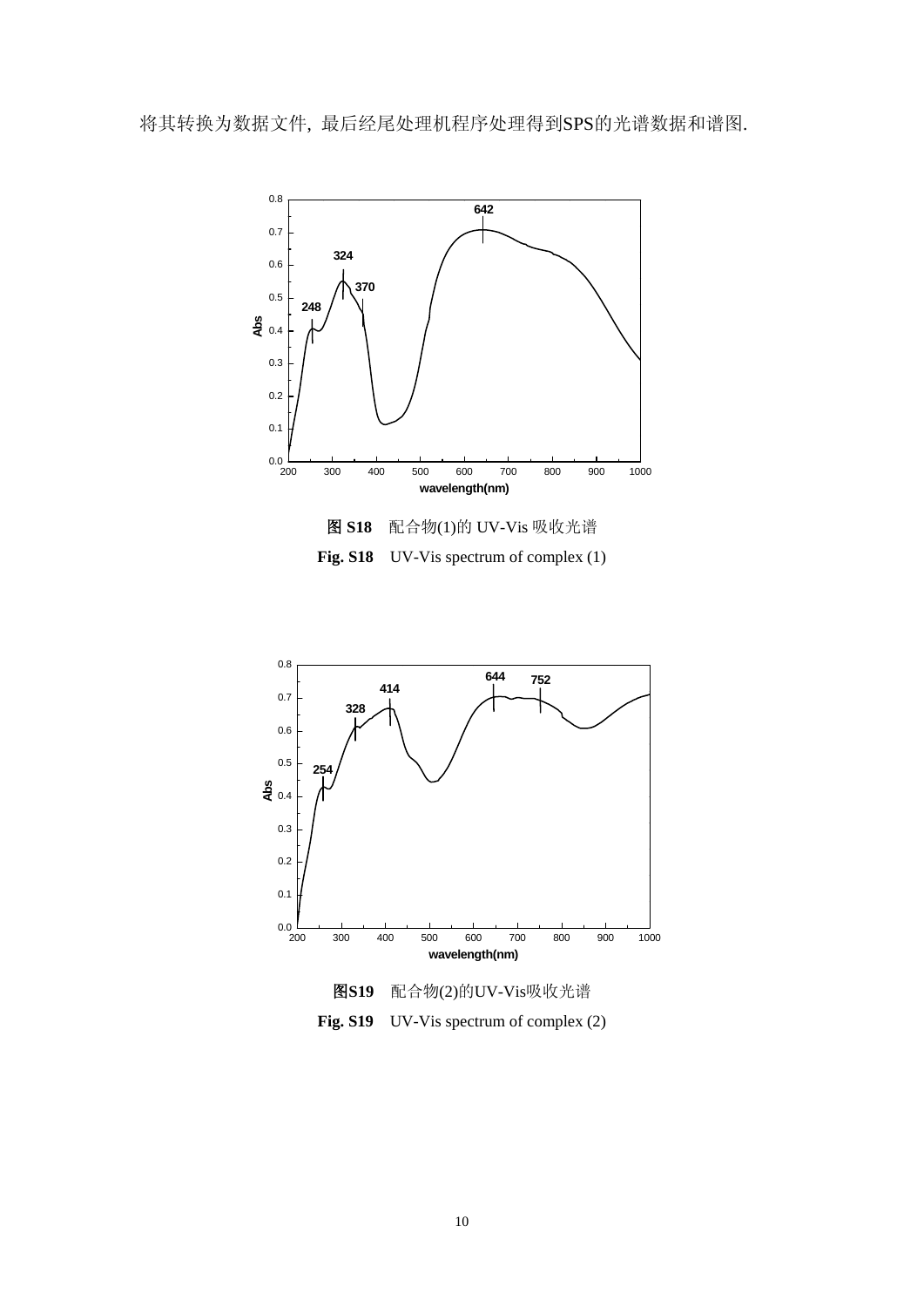